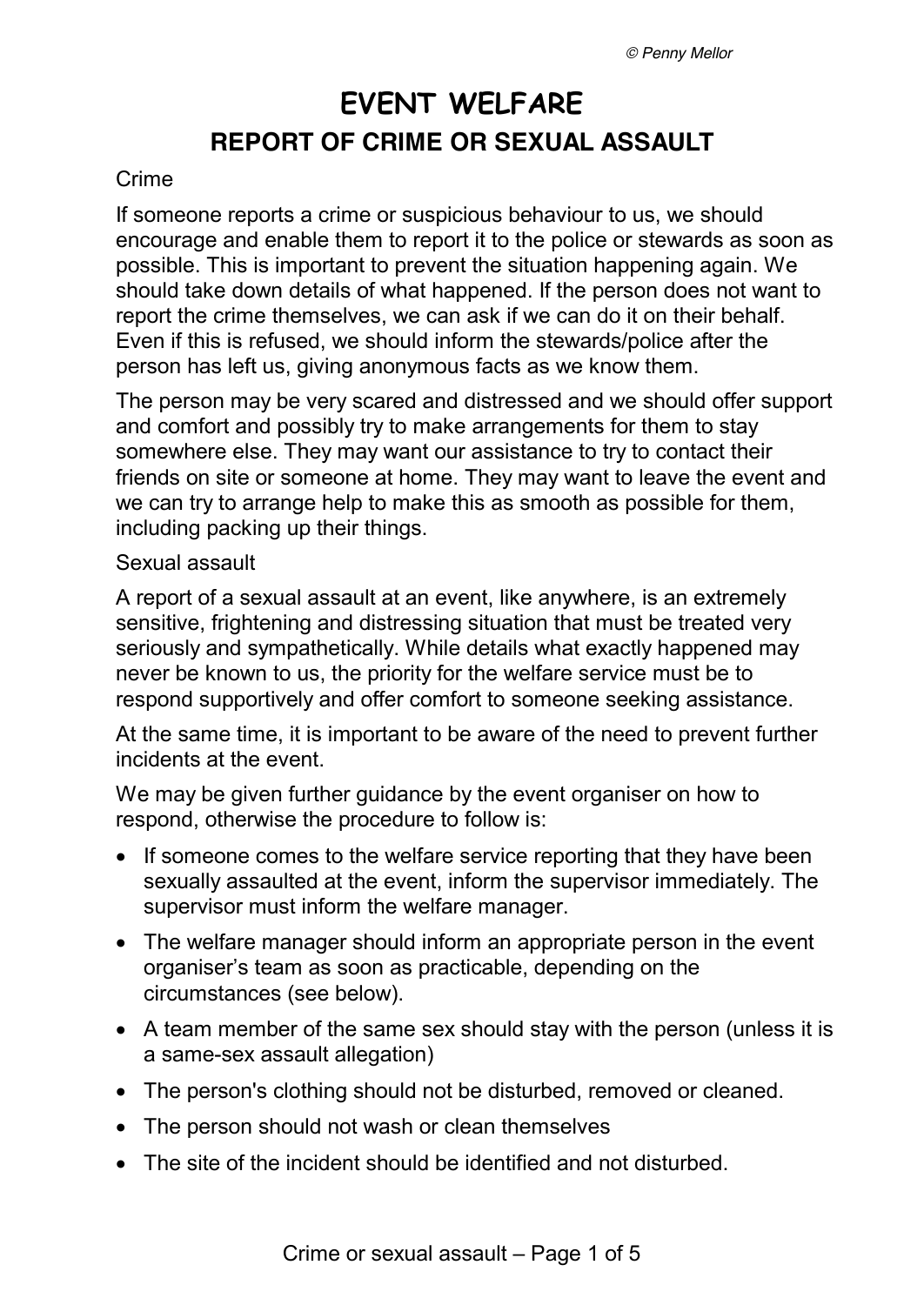• The welfare team can give the person a blanket and comfort them. Unfortunately giving someone a drink may destroy evidence, although this may be necessary, if it is in the person's best interest.

We should outline options to the person. For example, with the person's consent, a senior medic and/or a senior steward could be informed of the situation by the supervisor as soon as possible. Any information should be passed on face-to-face, factually and sensitively.

If the person wishes, we can enable them to try to contact their friends at the event or someone off-site. We can try to do this on their behalf, if they prefer.

If the person wants to talk, listen to what they describe as having happened. Later you can make a confidential note of what they have said.

Do not discuss the matter with anyone outside the team, except to give factual information to the medics, steward supervisor or police, if they are involved.

If the person does not want to speak to anyone outside the welfare team, this wish should be respected (see note on confidentiality\*\*). We can (gently and without any pressure) point out that by speaking to the police/security etc., it may help to identify an offender or prevent others from suffering the same experience.

In some circumstances when the person does not want to speak to anyone, it may be more appropriate for us to inform the event organiser after the person has left. We should describe what was reported to us and where and when the incident happened, but no personal details.

## **\*\* Note on confidentiality:**

The only exceptions to this are if we learn that someone is currently in serious danger of harm – for example, an identifiable child who is being abused now – or in the case of intelligence about drug dealing, terrorism or money laundering. In those circumstances alone, there is an obligation to act upon the information and inform the police or other authorities.

# FOR FURTHER INFORMATION, CONTACT THE WELFARE MANAGER

Welfare Notes - May, 17 © Penny Mellor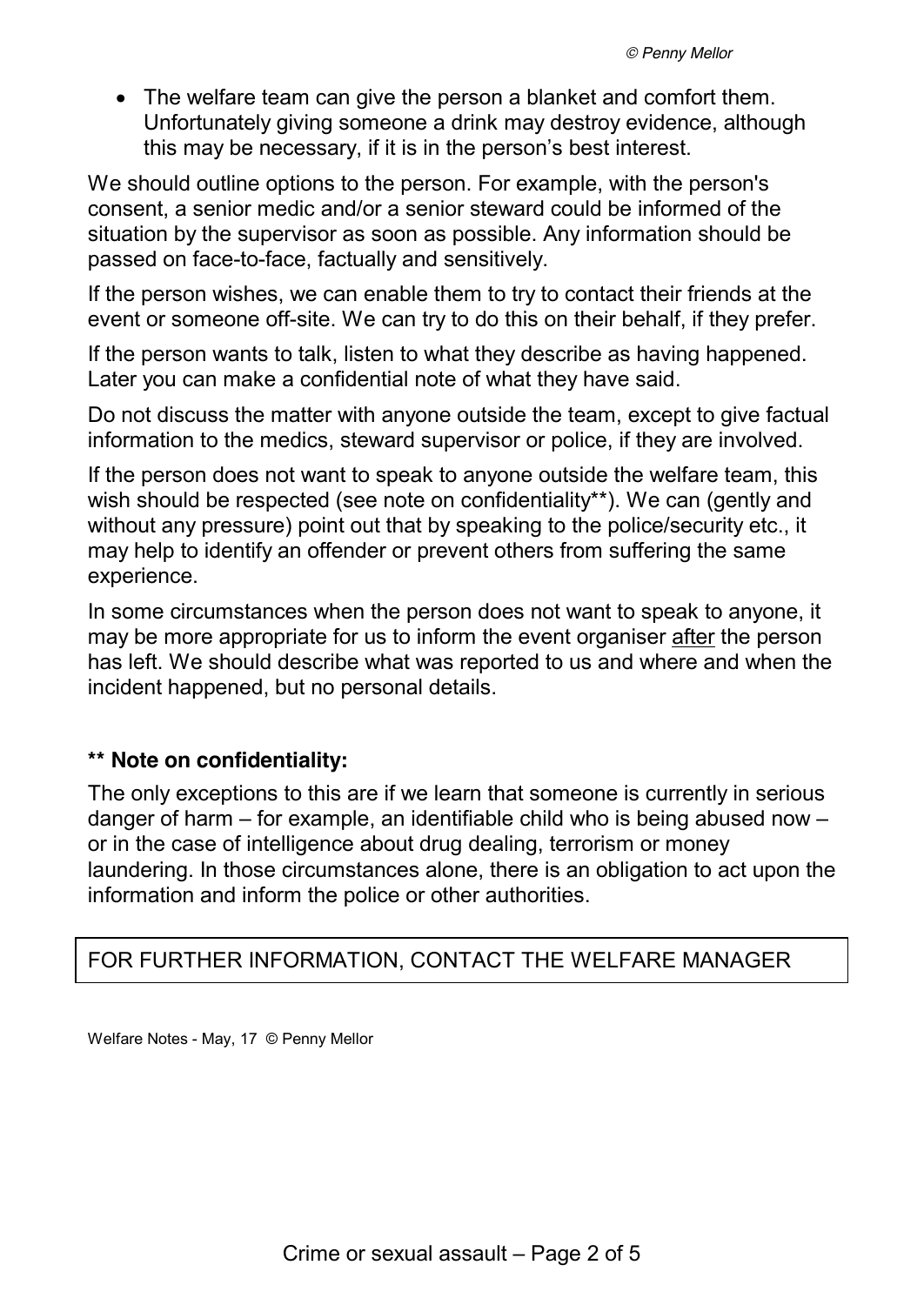# **Further information and contacts**

The following advice is taken from NHS Website *(04/04/2017*) <http://www.nhs.uk/Livewell/Sexualhealth/Pages/Sexualassault.aspx>

# *For partners, friends and relatives - supporting a victim of sexual assault*

For partners, relatives and friends of someone who has been sexually assaulted, [The Havens website\(](http://www.thehavens.co.uk/)1) has advice on what you can do to help. The advice includes:

- Listen to the person, but don't ask for details of the assault.
- $\bullet$  Allow them to be in control: ask how you can help you might have ideas about what they should or shouldn't be doing, but it's important to allow them to come to their own decisions without feeling pressurised. You could help them find useful information, but don't insist on them doing anything or speaking to anyone they don't want to.
- Respect their decisions, for example whether or not they want to report the assault to the police.
- Don't take over: respect their decisions and never plan their recovery for them. Only they know how they feel, so it's important they're allowed to recover at their own pace. Trust is important, so never break your promise of confidentiality.
- Offer practical support, such as going with them to appointments.
- A person who's been assaulted may find physical contact difficult and may not want to be touched, so you should respect their wishes. Even a hug might upset them, so ask first. If you're in a sexual relationship with them, be aware that sex might be frightening and don't put pressure on them to have sex.
- Listen and be patient: as well as listening, you need to remain patient. Try not to ask them about details of the assault, because they might not feel ready to talk about it. If they don't feel ready to talk about their experience, you may suggest that they write it down to help them "let it out" and begin to make sense of what has happened to them.
- Give them space: knowing when to give someone space is essential. An important part of their healing process will be to take back a sense of control over their life, so allow them to do this.
- Be supportive: they may need your support for a long time.
- (1)The Havens are specialist centres in London for people who have been raped or sexually assaulted.<http://www.thehavens.org.uk/>

# **Urgent advice = 0203 299 6900**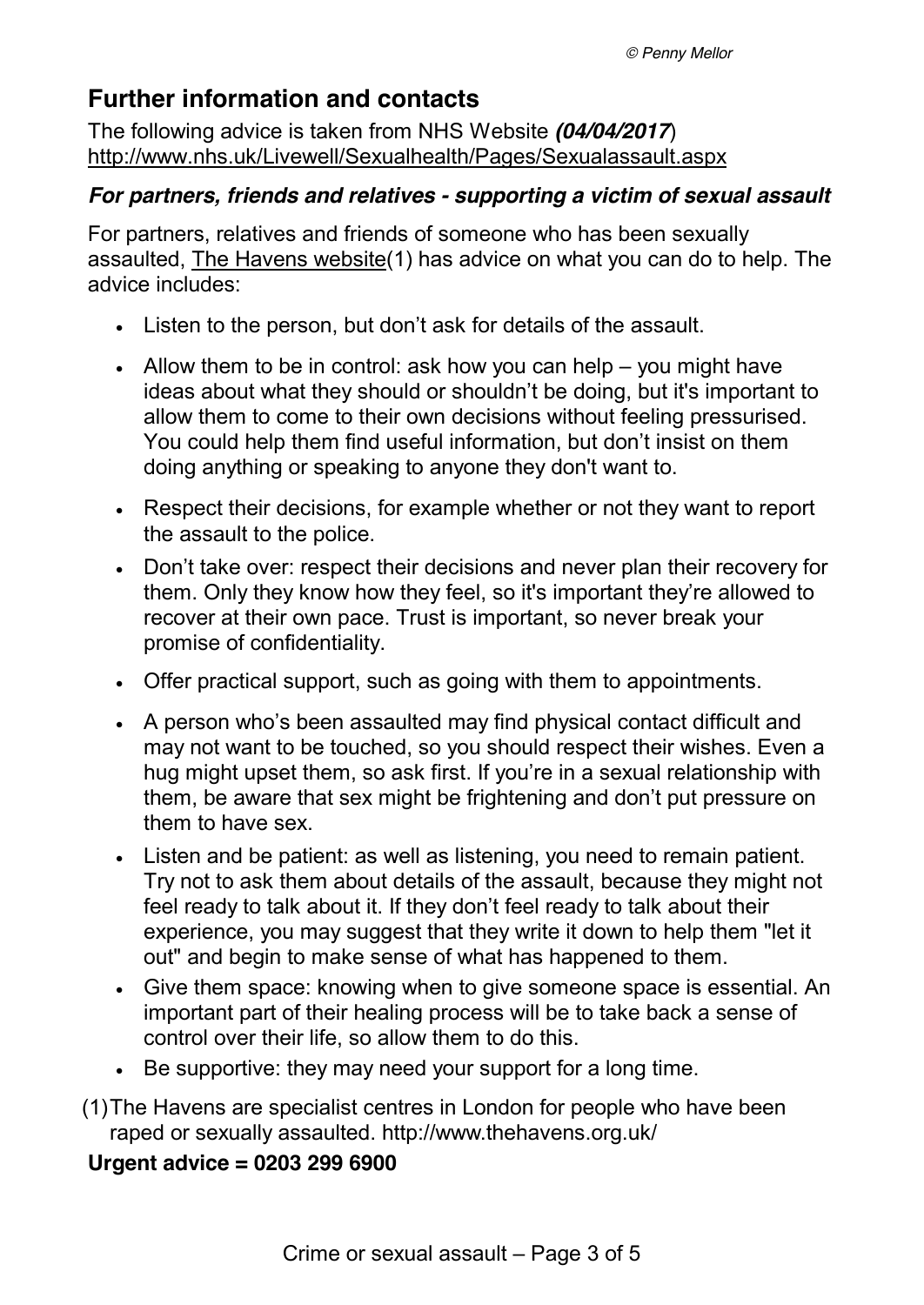# **UK Victim Supportline 0808 1689 111 (free)**

(Weekdays 08.00-20.00; weekends 09.00-19.00)

Victim Support is here to help anyone in England and Wales affected by crime, not only victims and witnesses, but their friends, family and any other people involved. Because we're an independent charity, you can talk to us whether or not you reported the crime to the police. If you want, we can support you without the involvement of the criminal justice system, and we won't contact them about you unless we feel someone is at risk. We are here just to support you.

We offer immediate emotional support as well as helpful information and practical advice over the phone. Our Supportline teams can put you in touch with our local services near to where you live, so that you can get ongoing support. They can also give you helpful information about other organisations that may be able to offer you specialist support.

# **Victims' Information Service 0808 168 9293 (free)**

If you can't get through to our Supportline during opening times, the [Victims'](https://www.victimsupport.org.uk/help-and-support/get-help/victims-information-service)  [Information Service](https://www.victimsupport.org.uk/help-and-support/get-help/victims-information-service) is open 24 hours a day, seven days a week (except bank holidays), and fully trained staff can offer you information about Victim Support services and useful information about the criminal justice system.

# **Survivors UK 020 3598 3898 office hours**

SurvivorsUK helps men who have been sexually violated and raises awareness of their needs. Anyone affected by male sexual violation is appropriately supported.

Note: Sexual violation includes both childhood sexual abuse and adult sexual assault/rape.

SurvivorsUK**:** challenges perceptions **-** those of survivors, those of the public and those of decision makers; helps men who have been sexually violated at any point in their lives and also provides support for their families

# **Rape and Sexual Abuse Support Centre - National Freephone Helpline: [0808 802 9999](tel:08088029999)**

Daily 12:00 – 14:30 and 19:00 – 21:30. Mon – Fri = 15:00 -17:30.

Rape Crisis South London run the Rape Crisis National Helpline for female survivors of sexual violence. The Helpline is accessible 365 days a year to women who have survived any form of sexual violence, no matter how long ago. We offer specialised, confidential support, information and referral details completely free of charge. The helpline is also available to provide an immediate source of support to friends and family of survivors, as well as other professionals, to help them understand how best to support female survivors of sexual violence.